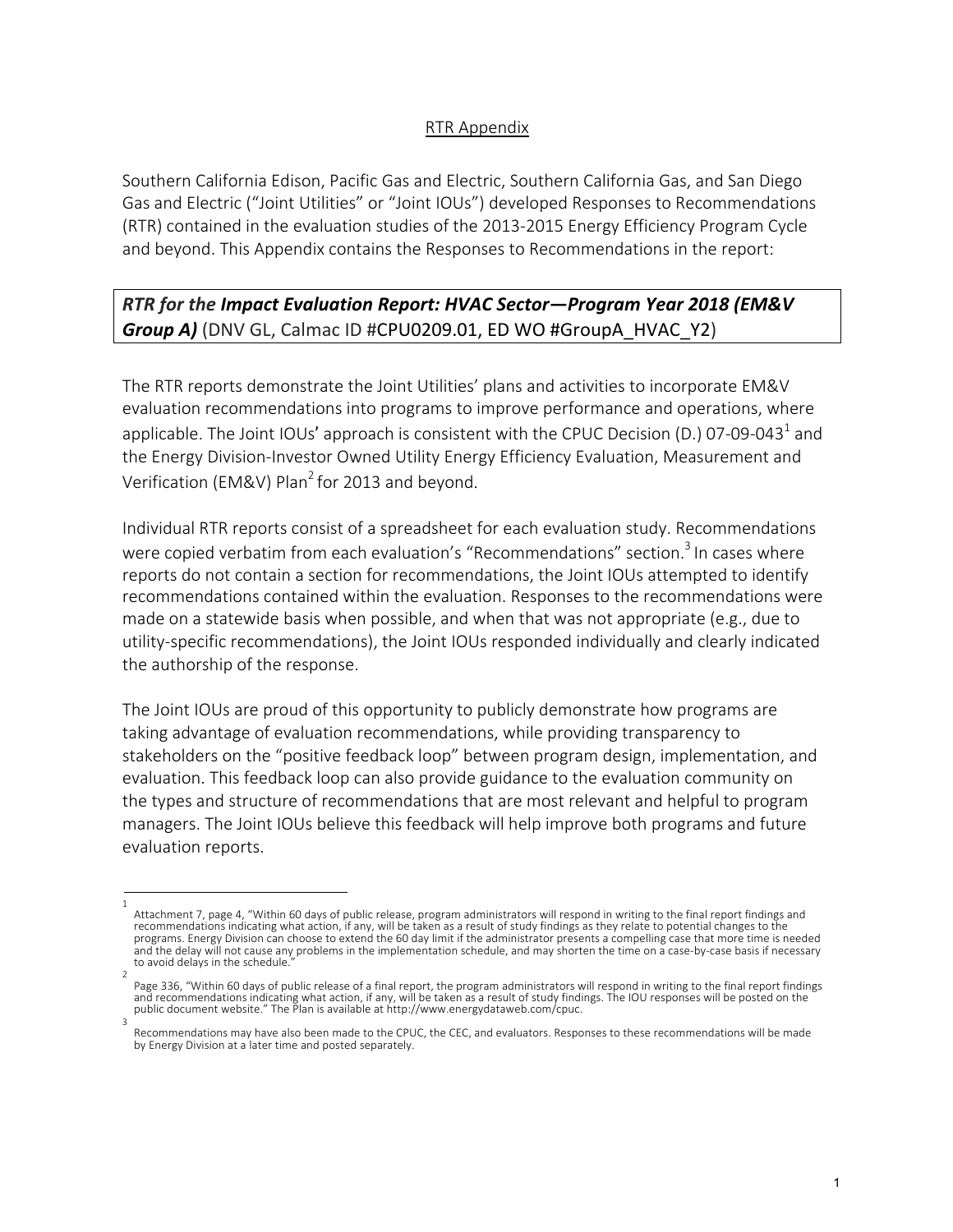## **Response to Recommendations (RTR) in Impact, Process, and Market Assessment Studies**

**Calmac ID:** CPU0209.01<br>**ED WO:** GroupA\_HVA **ED WO:** GroupA\_HVAC\_Y2

**Study Title:** Impact Evaluation Report: HVAC Sector—Program Year 2018 (EM&V Group A)

**Program:** HVAC

**Author:** DNV GL

**Link to Report:** http://calmac.org/publications/Year2\_CPUC\_Group\_A\_HVAC\_Report\_Final\_CALMAC\_20200420.pdf

|             |                                                                              |                                                                                                                                                                                                                                                                                                                                                     |                                                                                                                                                                                                                                                                                                                                                                                                                                                                                                                                                                                                                                                                                                                                                                                                                                                                                                                               |                                                                          | <b>PG&amp;E</b> (if applicable)                           |                                                                                                                                                                                                                                                                                                                                                                                                                                                                                                                                                                                                                                              |                                                        | <b>SCE (if applicable)</b>                                                                                                                                                                                                                                                                                                                                                                                                                                                                                                                                                                                                            | <b>SCG</b> (if applicable)                                |                                                                                                                                                                                                                                                                                                                                                                        | <b>SDG&amp;E</b> (if applicable)                         |                                                                                                                                                                                                                                                                                                                                                                                                                                                                                                                                                                                                                                                                                                                                                                  |
|-------------|------------------------------------------------------------------------------|-----------------------------------------------------------------------------------------------------------------------------------------------------------------------------------------------------------------------------------------------------------------------------------------------------------------------------------------------------|-------------------------------------------------------------------------------------------------------------------------------------------------------------------------------------------------------------------------------------------------------------------------------------------------------------------------------------------------------------------------------------------------------------------------------------------------------------------------------------------------------------------------------------------------------------------------------------------------------------------------------------------------------------------------------------------------------------------------------------------------------------------------------------------------------------------------------------------------------------------------------------------------------------------------------|--------------------------------------------------------------------------|-----------------------------------------------------------|----------------------------------------------------------------------------------------------------------------------------------------------------------------------------------------------------------------------------------------------------------------------------------------------------------------------------------------------------------------------------------------------------------------------------------------------------------------------------------------------------------------------------------------------------------------------------------------------------------------------------------------------|--------------------------------------------------------|---------------------------------------------------------------------------------------------------------------------------------------------------------------------------------------------------------------------------------------------------------------------------------------------------------------------------------------------------------------------------------------------------------------------------------------------------------------------------------------------------------------------------------------------------------------------------------------------------------------------------------------|-----------------------------------------------------------|------------------------------------------------------------------------------------------------------------------------------------------------------------------------------------------------------------------------------------------------------------------------------------------------------------------------------------------------------------------------|----------------------------------------------------------|------------------------------------------------------------------------------------------------------------------------------------------------------------------------------------------------------------------------------------------------------------------------------------------------------------------------------------------------------------------------------------------------------------------------------------------------------------------------------------------------------------------------------------------------------------------------------------------------------------------------------------------------------------------------------------------------------------------------------------------------------------------|
| Item<br>- # | <b>Findings</b>                                                              | <b>Additional Supporting Infor-</b><br>mation                                                                                                                                                                                                                                                                                                       | <b>Best Practice /</b><br><b>Recommendations</b><br>(Verbatim from<br><b>Final Report)</b>                                                                                                                                                                                                                                                                                                                                                                                                                                                                                                                                                                                                                                                                                                                                                                                                                                    | Recommenda-<br>tion<br><b>Recipient</b>                                  | Disposi-<br>tion                                          | <b>Disposition Notes</b>                                                                                                                                                                                                                                                                                                                                                                                                                                                                                                                                                                                                                     | <b>Disposi-</b><br>tion                                | <b>Disposition Notes</b>                                                                                                                                                                                                                                                                                                                                                                                                                                                                                                                                                                                                              | <b>Disposi-</b><br>tion                                   | <b>Disposition Notes</b>                                                                                                                                                                                                                                                                                                                                               | Disposi-<br>tion                                         | <b>Disposition Notes</b>                                                                                                                                                                                                                                                                                                                                                                                                                                                                                                                                                                                                                                                                                                                                         |
|             | PA track-<br>ing data<br>contained<br>incorrect<br>contact in-<br>formation. | There were a large number<br>of cases where no end user<br>contact information was<br>available, and as a result<br>end-user data collection was<br>not possible. Therefore, the<br>evaluation was unable to<br>spend additional time trying<br>to reach the right contact at<br>each site when the PA pro-<br>vided contact proved incor-<br>rect. | PAs should continue to<br>work to ensure that the<br>contact information in the<br>tracking data includes the<br>correct and complete<br>name, phone number, and<br>e-mail address of the end-<br>user's primary contact. Im-<br>plementers should also<br>take measures to ensure<br>that project data includes<br>contact information for<br>both the equipment buyer<br>(for evaluating purchasing<br>decisions) and the equip-<br>ment operator (for obtain-<br>ing installation character-<br>istics such as schedules,<br>setpoints, installed quanti-<br>ties, and so on). We be-<br>lieve accurate contact in-<br>formation will improve the<br>response rates in at least<br>two ways:<br>• Evaluators will be able<br>to establish their bona<br>fides early through in-<br>troductory letters or<br>emails, giving later at-<br>tempts to reach site<br>contacts a better chance<br>of success than cold<br>calls. | If incorrect,<br>please<br>indicate and<br>redirect in notes.<br>All PAs | Choose:<br>Accepted,<br>Rejected,<br>or Other<br>Accepted | Examples:<br>Describe specific program<br>change, give reason for rejection,<br>or indicate that it's under further<br>review.<br>Going forward into new program<br>year (SW starting in 2021) com-<br>plete end-user and contractor<br>contact and system operational<br>information as recommended<br>can be collected. PG&E can work<br>with the other IOU's to develop a<br>common questionnaire/template<br>for obtaining this data, requiring<br>it on all system sales. While mini-<br>mum end-customer data is now<br>currently collected this recom-<br>mendation can be put into place<br>at the start of the new program<br>year. | Choose:<br>Accepted,<br>Rejected,<br>or Other<br>Other | Examples:<br>Describe specific program<br>change, give reason for rejection,<br>or indicate that it's under further<br>review.<br>For the Commercial Upstream<br>Program: Current program design<br>focuses on the sales delivery<br>channels of manufacturers and<br>distributors and does not collect<br>project end-user contact nor<br>equipment buyer and operator<br>contact information. The pro-<br>gram will be transitioning to the<br>Upstream HVAC statewide model<br>lead by SDG&E scheduled to<br>launch in early 2021. Data collec-<br>tion requirements would be de-<br>pendent on the statewide pro-<br>gram design. | Choose:<br>Accepted,<br>Rejected,<br>or Other<br>Accepted | Examples:<br>Describe specific program<br>change, give reason for rejection,<br>or indicate that it's under further<br>review.<br>For downstream programs, the<br>PAs will continue to endeavor to<br>collect accurate end-user contact<br>info, however, continual updat-<br>ing of current end-user contact<br>info post-incentive payment<br>would be out of scope. | Choose:<br>Accepted<br>Rejected,<br>or Other<br>Accepted | Examples:<br>Describe specific program change, give rea-<br>son for rejection, or indicate that it's under<br>further review.<br>• The portion of this impact evaluation<br>relates to the HVAC programs SDGE-<br>3224 and SDGE-3302 for PY2018, with<br>the recommendations to be imple-<br>mented for PY 2020. The programs ref-<br>erenced are now closed. SDG&E will<br>take the recommendations and apply<br>them as we review the Statewide HVAC<br>proposals for our future third party<br>Statewide HVAC program.<br>For MFEER (SDGE-3207) and CMHP<br>(SDGE-3279), SDG&E will continue to<br>work closely with our Third Party Imple-<br>menters so that they will implement<br>better data collection practices to im-<br>prove future response rates. |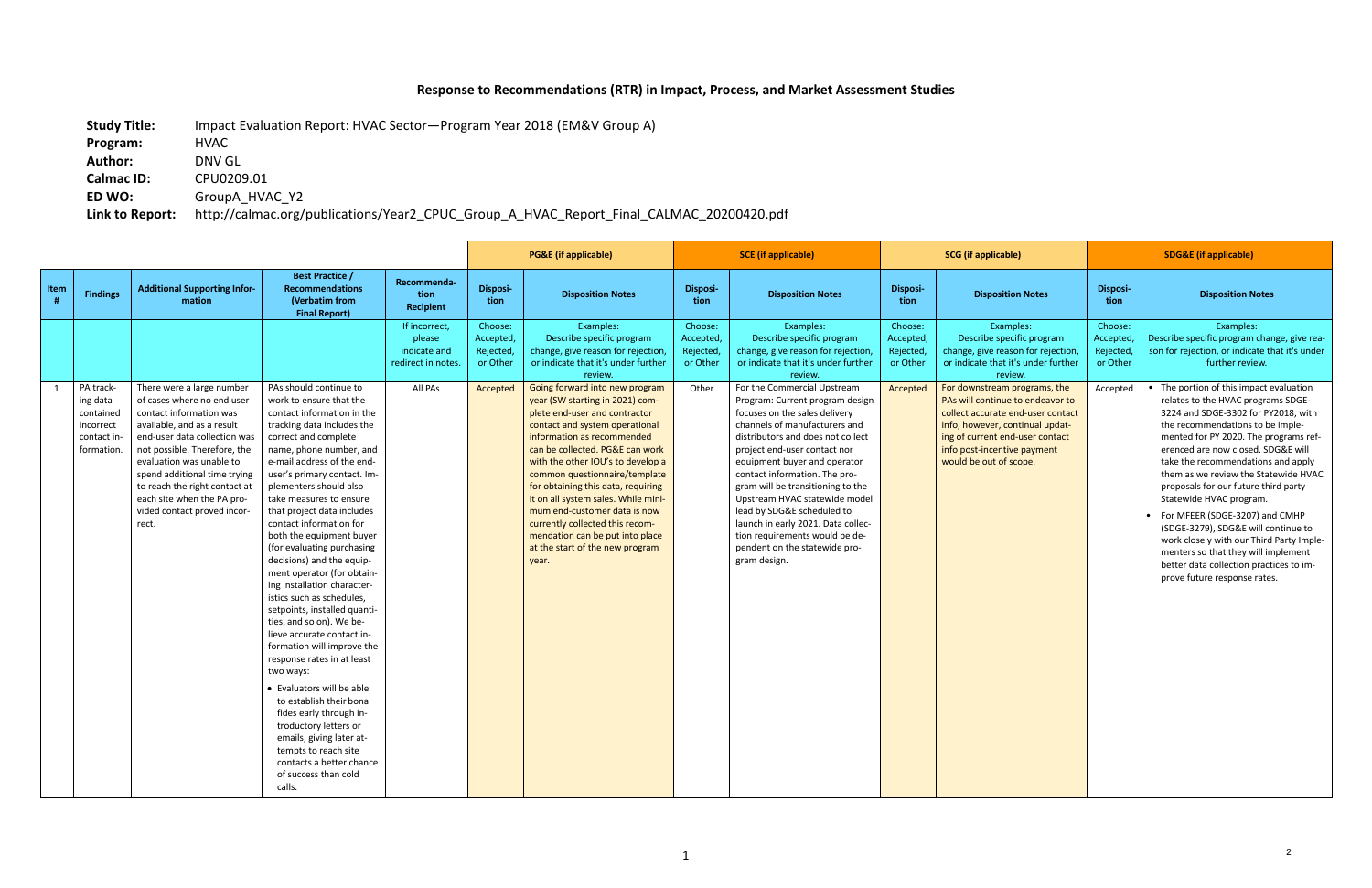|      |                                                                                                                                                                            |                                                                                                                                                                                                                                                                                                                                                                                                                                                                                                         |                                                                                                                                                                                                                                                                                                                                                                                                                                                                                                           |                                  |                  | <b>PG&amp;E</b> (if applicable)                                                                                                                                                                                                                                                                                                                                                                                                                                          |                         | <b>SCE</b> (if applicable)                                                                                                                                                                                                                                                    |                         | <b>SCG</b> (if applicable)                                                                                                                                                                                                                                                                                        | <b>SDG&amp;E</b> (if applicable) |                                                                                                                                                                                                                                                                                                                                                                                                                                                                                                                                                                                                                                                                                                   |
|------|----------------------------------------------------------------------------------------------------------------------------------------------------------------------------|---------------------------------------------------------------------------------------------------------------------------------------------------------------------------------------------------------------------------------------------------------------------------------------------------------------------------------------------------------------------------------------------------------------------------------------------------------------------------------------------------------|-----------------------------------------------------------------------------------------------------------------------------------------------------------------------------------------------------------------------------------------------------------------------------------------------------------------------------------------------------------------------------------------------------------------------------------------------------------------------------------------------------------|----------------------------------|------------------|--------------------------------------------------------------------------------------------------------------------------------------------------------------------------------------------------------------------------------------------------------------------------------------------------------------------------------------------------------------------------------------------------------------------------------------------------------------------------|-------------------------|-------------------------------------------------------------------------------------------------------------------------------------------------------------------------------------------------------------------------------------------------------------------------------|-------------------------|-------------------------------------------------------------------------------------------------------------------------------------------------------------------------------------------------------------------------------------------------------------------------------------------------------------------|----------------------------------|---------------------------------------------------------------------------------------------------------------------------------------------------------------------------------------------------------------------------------------------------------------------------------------------------------------------------------------------------------------------------------------------------------------------------------------------------------------------------------------------------------------------------------------------------------------------------------------------------------------------------------------------------------------------------------------------------|
| Item | <b>Findings</b>                                                                                                                                                            | <b>Additional Supporting Infor-</b><br>mation                                                                                                                                                                                                                                                                                                                                                                                                                                                           | <b>Best Practice /</b><br><b>Recommendations</b><br>(Verbatim from<br><b>Final Report)</b>                                                                                                                                                                                                                                                                                                                                                                                                                | Recommenda-<br>tion<br>Recipient | Disposi-<br>tion | <b>Disposition Notes</b>                                                                                                                                                                                                                                                                                                                                                                                                                                                 | <b>Disposi-</b><br>tion | <b>Disposition Notes</b>                                                                                                                                                                                                                                                      | <b>Disposi-</b><br>tion | <b>Disposition Notes</b>                                                                                                                                                                                                                                                                                          | <b>Disposi-</b><br>tion          | <b>Disposition Notes</b>                                                                                                                                                                                                                                                                                                                                                                                                                                                                                                                                                                                                                                                                          |
|      |                                                                                                                                                                            |                                                                                                                                                                                                                                                                                                                                                                                                                                                                                                         | • Evaluators will be more<br>likely to reach the best<br>respondent at each site<br>on their first attempt.                                                                                                                                                                                                                                                                                                                                                                                               |                                  |                  |                                                                                                                                                                                                                                                                                                                                                                                                                                                                          |                         |                                                                                                                                                                                                                                                                               |                         |                                                                                                                                                                                                                                                                                                                   |                                  |                                                                                                                                                                                                                                                                                                                                                                                                                                                                                                                                                                                                                                                                                                   |
|      | PA track-<br>ing data<br>showed in-<br>consistent<br>measure<br>types and<br>quantities.                                                                                   | Review of tracking data<br>showed that measure quan-<br>tities and measure descrip-<br>tions were inconsistent. For<br>example, we found discrep-<br>ancies in motor quantities<br>and horsepower between<br>tracking data and participant<br>survey results. Specifically,<br>for SCE programs, we saw<br>that the motor horsepower<br>in tracking data reflected the<br>sum of horsepower for the<br>project rather than the<br>horsepower values associ-<br>ated with each individual<br>motor type. | PAs should verify that they<br>all use the same rules for<br>reporting measure param-<br>eters in claims. In general,<br>we see good agreement in<br>data between PAs and be-<br>lieve this may be an iso-<br>lated case. We would still<br>request that the PAs take<br>time to confirm that they<br>are consistent in reporting<br>measure parameters, thus<br>improving the quality of<br>shared tracking data.                                                                                        | All PAs                          | Accepted         | PG&E supports continued discus-<br>sions between PAs about ensur-<br>ing alignment where possible on<br>savings reporting.                                                                                                                                                                                                                                                                                                                                               | Accepted                | For the Direct Install Program:<br>Current program data collection<br>includes motor horsepower per<br>individual project. We will con-<br>tinue to endeavor to collect accu-<br>rate measure data and are able<br>to provide individual motor<br>horsepower for evaluations. | Other                   | This recommendation will largely<br>be addressed by the fact that<br>most of the current HVAC pro-<br>grams are moving to a statewide<br>model.                                                                                                                                                                   | Accepted                         | SDG&E agrees with the evaluator and<br>suspects that this was an isolated inci-<br>dent but will strive to improve the data<br>integrity for measure types and quanti-<br>ties being reported.                                                                                                                                                                                                                                                                                                                                                                                                                                                                                                    |
|      | Program<br>design ele-<br>ments that<br>were not<br>communi-<br>cated to<br>evaluators<br>required<br>changes in<br>approach<br>and led to<br>conse-<br>quent de-<br>lays. | When we published our<br>workplan and sampling<br>memo we specified which<br>market actors we would<br>need to reach for program<br>evaluation. It wasn't until we<br>received responses to multi-<br>ple data requests and com-<br>pleted one set of planned<br>surveys that we learned that<br>some programs do not col-<br>lect data necessary to evalu-<br>ators.                                                                                                                                   | We recommend PA pro-<br>gram and EM&V staff be<br>more involved in critical<br>workplan review. We<br>would also invite PA staff<br>to host webinars where<br>they discuss program<br>aims, targets, and meth-<br>ods. If Informational ses-<br>sions took place shortly af-<br>ter we publish the list of<br>measures and programs to<br>be evaluated, we could<br>work with the PAs to make<br>sure that our evaluation<br>design and data require-<br>ments are consistent with<br>program operations. | All PAs                          | Other            | We agree that there is an oppor-<br>tunity for better collaboration<br>between the IOUs and the evalu-<br>ators, but we believe it falls onto<br>the evaluators to seek out the in-<br>formation that they need to form<br>a thoughtful methodology. We<br>believe that both the evaluators<br>and the IOUs have already taken<br>steps to improve collaboration<br>for the PY2019 evaluation and<br>hope that this can serve as an ex-<br>ample for future evaluations. | Other                   | The Commercial Upstream pro-<br>gram will be transitioning to the<br>Upstream HVAC statewide model<br>lead by SDG&E scheduled to<br>launch in early 2021. We shall<br>seek guidance from the lead PA<br>for coordination efforts.                                             | Other                   | Current program design follows<br>CPUC approved procedures and<br>methods of data collection. The<br>program will be transitioning to<br>the HVAC statewide model lead<br>by SDG&E scheduled to launch in<br>early 2021. Data collection re-<br>quirements would be dependent<br>on the statewide program design. | Other                            | SDG&E has backfilled key EM&V staff re-<br>sources absent in 2019. We have started<br>leading early project planning and have<br>included additional program staff to<br>BaseCamp and monthly meetings to re-<br>ceive and hear first-hand the information<br>delivered and discussed by the HVAC<br>PCG. When applicable SDG&E's EM&V<br>staff will invite key Program Operations<br>staff to participate in webinars so to bet-<br>ter align evaluation design and data re-<br>quirements with program operations.<br>SDG&E staff plans to share program<br>aims, targets and methods as part of the<br>program staff interviews. If needed,<br>SDG&E can engage in follow-up discus-<br>sions. |
|      | The mid-<br>stream,<br>distribu-<br>tor-facing<br>design of<br>the roof-<br>top                                                                                            | Rooftop or split systems<br>measure rebates are paid to<br>distributors, who in turn<br>work with contractors to in-<br>stall high-efficiency systems<br>among commercial custom-<br>ers. For approximately 74%                                                                                                                                                                                                                                                                                         | For any measures deliv-<br>ered midstream through<br>distributor rebates, such<br>as the rooftop and split<br>system measure group,<br>PAs must require partici-<br>pating distributors and                                                                                                                                                                                                                                                                                                               | All PAs                          | Accepted         | PG&E agrees that the basic end-<br>customer information should be<br>collected from the distributors<br>and contractors to ensure final<br>installation site verification.<br>PG&E can work with the other                                                                                                                                                                                                                                                               | Other                   | For the Commercial Upstream<br>Program: Current program design<br>focuses on the sales delivery<br>channels of manufacturers and<br>distributors and does not collect<br>partnering contractor infor-                                                                         | Other                   | The recommendation is not<br>applicable because SoCalGas<br>does not utilize the rooftop or<br>split system measure.                                                                                                                                                                                              | Other                            | The portion of this impact evaluation re-<br>lates to the HVAC programsSDGE-3224<br>and SDGE-3302 for PY2018, with the rec-<br>ommendations to be implemented for<br>PY 2020. The programs referenced are<br>now closed. SDGE agrees with the evalu-                                                                                                                                                                                                                                                                                                                                                                                                                                              |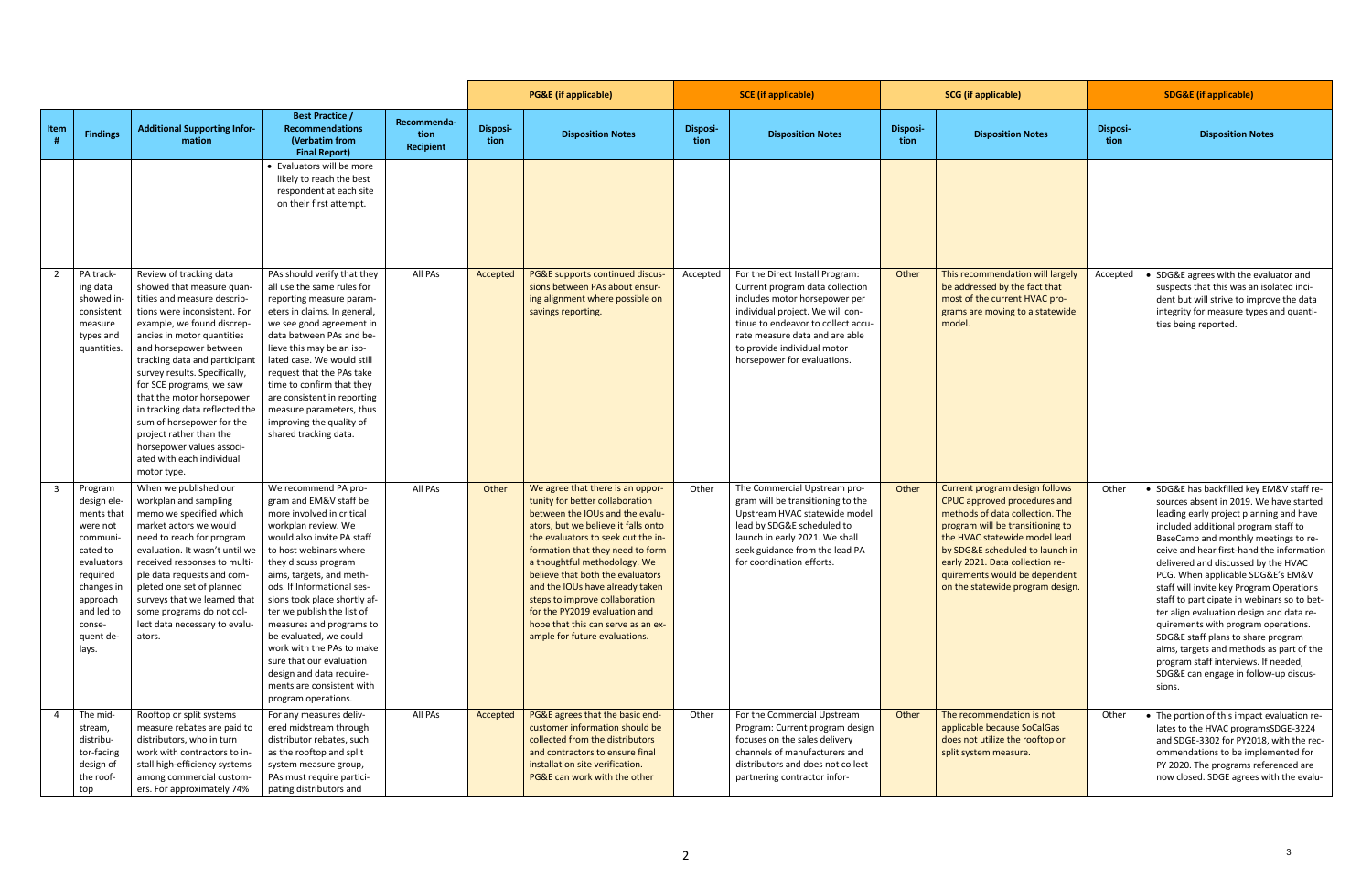|      |                                                                                                                                                                             |                                                                                                                                                                                                                                                                                                                                                                                                                                                                                                                                                                                                                                                                                                                                      |                                                                                                                                                                                                                                                                                                  |                                         |                         | <b>PG&amp;E</b> (if applicable)                                                                                                                                                                                                                                                                                                                                                             |                         | <b>SCE</b> (if applicable)                                                                                                                                                                                                                                                                                                                                                                                                           |                         | <b>SCG</b> (if applicable)                                                                                           | <b>SDG&amp;E</b> (if applicable) |                                                                                                                                                                                                                                                                                                                                                                                                                                                                                                                                                               |  |
|------|-----------------------------------------------------------------------------------------------------------------------------------------------------------------------------|--------------------------------------------------------------------------------------------------------------------------------------------------------------------------------------------------------------------------------------------------------------------------------------------------------------------------------------------------------------------------------------------------------------------------------------------------------------------------------------------------------------------------------------------------------------------------------------------------------------------------------------------------------------------------------------------------------------------------------------|--------------------------------------------------------------------------------------------------------------------------------------------------------------------------------------------------------------------------------------------------------------------------------------------------|-----------------------------------------|-------------------------|---------------------------------------------------------------------------------------------------------------------------------------------------------------------------------------------------------------------------------------------------------------------------------------------------------------------------------------------------------------------------------------------|-------------------------|--------------------------------------------------------------------------------------------------------------------------------------------------------------------------------------------------------------------------------------------------------------------------------------------------------------------------------------------------------------------------------------------------------------------------------------|-------------------------|----------------------------------------------------------------------------------------------------------------------|----------------------------------|---------------------------------------------------------------------------------------------------------------------------------------------------------------------------------------------------------------------------------------------------------------------------------------------------------------------------------------------------------------------------------------------------------------------------------------------------------------------------------------------------------------------------------------------------------------|--|
| Item | <b>Findings</b>                                                                                                                                                             | <b>Additional Supporting Infor-</b><br>mation                                                                                                                                                                                                                                                                                                                                                                                                                                                                                                                                                                                                                                                                                        | <b>Best Practice /</b><br><b>Recommendations</b><br>(Verbatim from<br><b>Final Report)</b>                                                                                                                                                                                                       | Recommenda-<br>tion<br><b>Recipient</b> | <b>Disposi-</b><br>tion | <b>Disposition Notes</b>                                                                                                                                                                                                                                                                                                                                                                    | <b>Disposi-</b><br>tion | <b>Disposition Notes</b>                                                                                                                                                                                                                                                                                                                                                                                                             | <b>Disposi-</b><br>tion | <b>Disposition Notes</b>                                                                                             | Disposi-<br>tion                 | <b>Disposition Notes</b>                                                                                                                                                                                                                                                                                                                                                                                                                                                                                                                                      |  |
|      | unit/split<br>system<br>measure<br>group re-<br>sults in in-<br>consistent<br>or incom-<br>plete<br>tracking<br>data for all<br>PAs.                                        | of projects in the PY2018<br>population, the evaluation<br>team did not have sufficient<br>customer contact data to<br>verify equipment installation<br>or quantify evaluated sav-<br>ings. For the 26% of projects<br>with sufficient customer<br>contact data, recruitment<br>for evaluation was challeng-<br>ing, as the customers were<br>often unaware that they had<br>participated in an efficiency<br>program. The measure's<br>midstream design and sub-<br>sequent data gaps caused<br>the evaluators to fall short<br>of the target evaluation<br>sample count of 85 projects.<br>Data gaps were most promi-<br>nent for programs adminis-<br>tered by PG&E and SCE.                                                      | partnering contractors to<br>collaboratively collect and<br>submit basic information<br>for each customer that ul-<br>timately receives the re-<br>bated equipment.                                                                                                                              |                                         |                         | IOU's to create a common tem-<br>plate for this information gather-<br>ing.                                                                                                                                                                                                                                                                                                                 |                         | mation. The program will be tran-<br>sitioning to the Upstream HVAC<br>statewide model lead by SDG&E<br>scheduled to launch in early<br>2021. Data collection require-<br>ments would be dependent on<br>the statewide program design.                                                                                                                                                                                               |                         |                                                                                                                      |                                  | ators regarding the need to have im-<br>proved end user customer data for those<br>who received the rebate. SDG&E will<br>take the recommendations and apply<br>them as we review the Statewide HVAC<br>proposals for our future third party<br>Statewide HVAC program.                                                                                                                                                                                                                                                                                       |  |
|      | Six of the<br>59 evalu-<br>ated pro-<br>jects were<br>deter-<br>mined to<br>result in<br>zero elec-<br>tricity sav-<br>ings due to<br>non-install<br>or ineligi-<br>bility. | For 5 projects, evaluators<br>determined that the in-<br>cented rooftop or split sys-<br>tems equipment was never<br>installed or energized. For<br>one project, we found that<br>the facility receives electric-<br>ity from a municipal utility<br>and is therefore ineligible for<br>PA savings claim. Data col-<br>lection, transmission, and<br>screening complications, as<br>a result of the rooftop or<br>split systems measure<br>group's midstream design,<br>are the likely culprits for<br>zero savings from these is-<br>sues. Ineligibility and non-in-<br>stall reduced the RR of roof-<br>top or split systems<br>measures by 7% and were<br>particularly prevalent for<br>programs administered by<br>PG&E and SCE. | The evaluation team rec-<br>ommends PAs to make<br>sure that the incented<br>equipment is installed at<br>the appropriate location.<br>PAs should also perform<br>post inspections on the in-<br>stalled equipment to en-<br>sure they are properly in-<br>stalled and operating as<br>intended. | All PAs                                 | Accepted                | PG&E does perform post-installa-<br>tion inspections for a percentage<br>of all applications received. In ad-<br>dition, PG&E inspections team<br>reaches out to end-customers<br>when data is available to further<br>ensure that equipment is in-<br>stalled and/or operational on-<br>site. Further, PG&E verifies that<br>the end-customer site is a valid<br>customer of PG&E service. | Other                   | For the Commercial Upstream<br>Program: Current program design<br>performs random post inspec-<br>tions to ensure incentivized<br>equipment sold for installation is<br>within SCE service territory. The<br>program will be transitioning to<br>the Upstream HVAC statewide<br>model lead by SDG&E scheduled<br>to launch in early 2021. Inspec-<br>tion requirements would be de-<br>pendent on the statewide pro-<br>gram design. | Other                   | The recommendation is not<br>applicable because SoCalGas<br>does not utilize the rooftop or<br>split system measure. | Other                            | • The portion of this impact evaluation re-<br>lates to the HVAC programs SDGE-3224<br>and SDGE-3302 for PY2018, with the rec-<br>ommendations to be implemented for<br>PY 2020. The programs referenced are<br>now closed.<br>SDGE agrees with the evaluators regard-<br>ing the need to have improved post in-<br>spections to ensure that the installed<br>equipment is operating as intended.<br>SDG&E will take the recommendations<br>and apply them as we review the<br>Statewide HVAC proposals for our future<br>third party Statewide HVAC program. |  |
|      | A total of<br>36% of<br>evaluated<br>projects<br>revealed                                                                                                                   | In all, 27% of evaluated pro-<br>jects showed differences in<br>equipment quantity, manu-<br>facturer, size, or efficiency                                                                                                                                                                                                                                                                                                                                                                                                                                                                                                                                                                                                           | For midstream measures,<br>the programs should re-<br>quire that distributors and<br>contractors submit more                                                                                                                                                                                     | All PAs                                 | Accepted                | PG&E agrees with the recom-<br>mended verification require-<br>ments specific to distributor sale<br>documentation. PG&E can work<br>with the other IOU's to develop a                                                                                                                                                                                                                      | Other                   | For the Commercial Upstream<br>Program: Current program design<br>focuses on the sales delivery<br>channels of manufacturers and<br>distributors and does not collect                                                                                                                                                                                                                                                                | Other                   | The SoCalGas programs had no<br>midstream measures evaluated<br>in the study.                                        | Accepted                         | • The portion of this impact evaluation re-<br>lates to the HVAC programsSDGE-3224<br>and SDGE-3302for PY2018, with the rec-<br>ommendations to be implemented for<br>PY 2020. The programs referenced are                                                                                                                                                                                                                                                                                                                                                    |  |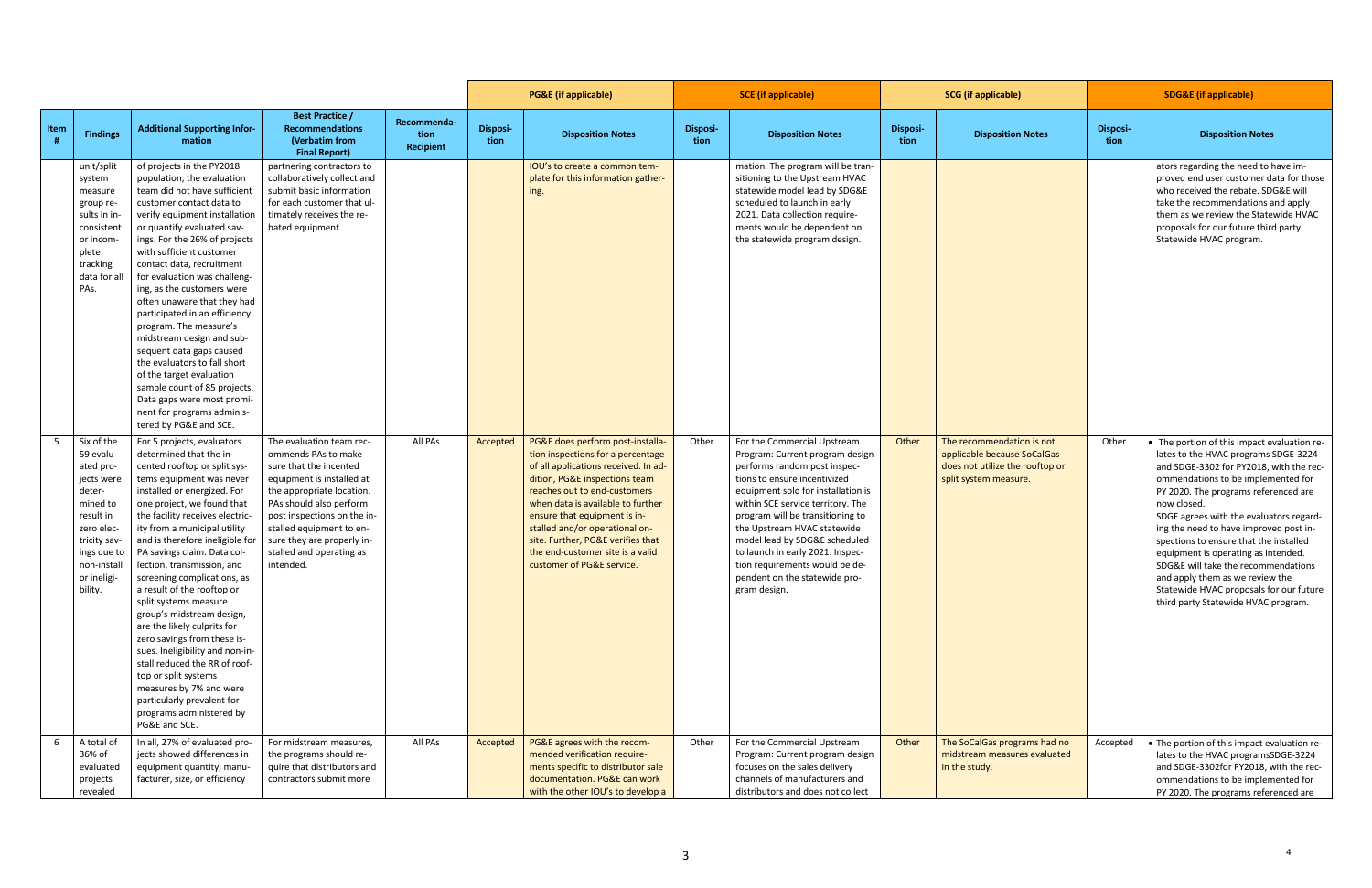|      |                                                                                                                                 |                                                                                                                                                                                                                                                                                                                                                                                                                                                                                                                                               |                                                                                                                                                                                                                                                                                                                                                                                                                                                              |                                         |                  | <b>PG&amp;E</b> (if applicable)                                                                                                                                                                                                                                                                                                       |                         | <b>SCE</b> (if applicable)                                                                                                                                                                                                                                                                                                                                                                                                                                                                                                                                              | <b>SCG</b> (if applicable) |                                                                                                                                     | <b>SDG&amp;E</b> (if applicable) |                                                                                                                                                                                                                                                                                                                                                                                                                                                                                                                                                                                                                                                                                                                                                                                                                                                                                                                                                                                                                                                                                |  |
|------|---------------------------------------------------------------------------------------------------------------------------------|-----------------------------------------------------------------------------------------------------------------------------------------------------------------------------------------------------------------------------------------------------------------------------------------------------------------------------------------------------------------------------------------------------------------------------------------------------------------------------------------------------------------------------------------------|--------------------------------------------------------------------------------------------------------------------------------------------------------------------------------------------------------------------------------------------------------------------------------------------------------------------------------------------------------------------------------------------------------------------------------------------------------------|-----------------------------------------|------------------|---------------------------------------------------------------------------------------------------------------------------------------------------------------------------------------------------------------------------------------------------------------------------------------------------------------------------------------|-------------------------|-------------------------------------------------------------------------------------------------------------------------------------------------------------------------------------------------------------------------------------------------------------------------------------------------------------------------------------------------------------------------------------------------------------------------------------------------------------------------------------------------------------------------------------------------------------------------|----------------------------|-------------------------------------------------------------------------------------------------------------------------------------|----------------------------------|--------------------------------------------------------------------------------------------------------------------------------------------------------------------------------------------------------------------------------------------------------------------------------------------------------------------------------------------------------------------------------------------------------------------------------------------------------------------------------------------------------------------------------------------------------------------------------------------------------------------------------------------------------------------------------------------------------------------------------------------------------------------------------------------------------------------------------------------------------------------------------------------------------------------------------------------------------------------------------------------------------------------------------------------------------------------------------|--|
| Item | <b>Findings</b>                                                                                                                 | <b>Additional Supporting Infor-</b><br>mation                                                                                                                                                                                                                                                                                                                                                                                                                                                                                                 | <b>Best Practice /</b><br><b>Recommendations</b><br>(Verbatim from<br><b>Final Report)</b>                                                                                                                                                                                                                                                                                                                                                                   | Recommenda-<br>tion<br><b>Recipient</b> | Disposi-<br>tion | <b>Disposition Notes</b>                                                                                                                                                                                                                                                                                                              | <b>Disposi-</b><br>tion | <b>Disposition Notes</b>                                                                                                                                                                                                                                                                                                                                                                                                                                                                                                                                                | <b>Disposi-</b><br>tion    | <b>Disposition Notes</b>                                                                                                            | Disposi-<br>tion                 | <b>Disposition Notes</b>                                                                                                                                                                                                                                                                                                                                                                                                                                                                                                                                                                                                                                                                                                                                                                                                                                                                                                                                                                                                                                                       |  |
|      | measure-<br>specific in-<br>consisten-<br>cies be-<br>tween<br>tracking<br>data and<br>field-veri-<br>fied name-<br>plate data. | rating between PA imple-<br>mentation data and field-<br>verified characteristics. 32%<br>of evaluated projects<br>showed differences in equip-<br>ment model or serial num-<br>ber. Again, data collection<br>and transmission complica-<br>tions due to the RTU/split<br>measures' midstream design<br>have prevented the pro-<br>grams from accurately track-<br>ing basic installation infor-<br>mation for rebated equip-<br>ment.                                                                                                       | comprehensive installa-<br>tion documentation (e.g.,<br>invoices, commissioning<br>reports) and photographs<br>to prove quantity, size,<br>make/model, and effi-<br>ciency. Such documenta-<br>tion would allow the PAs<br>and/or evaluators to con-<br>duct internal audits of a<br>selection of tracked instal-<br>lations to confirm installa-<br>tion and tracking data ac-<br>curacy.                                                                   |                                         |                  | template of required information<br>to ensure a complete post-instal-<br>lation database.<br>That data can then be required<br>for distributors to provide back<br>to the IOU's for any sale to qual-<br>ify for equipment incentives.                                                                                                |                         | nor track installation documenta-<br>tion. The program will be transi-<br>tioning to the Upstream HVAC<br>statewide model lead by SDG&E<br>scheduled to launch in early<br>2021. Data collection require-<br>ments would be dependent on<br>the statewide program design.                                                                                                                                                                                                                                                                                               |                            |                                                                                                                                     |                                  | now closed.<br>SDGE agrees with the evaluators regard-<br>ing the need to have distributors and<br>contractors submit more comprehensive<br>installation documentation SDG&E will<br>take the recommendations and apply<br>them as we review the Statewide HVAC<br>proposals for our future third party<br>Statewide HVAC program.                                                                                                                                                                                                                                                                                                                                                                                                                                                                                                                                                                                                                                                                                                                                             |  |
|      | The ex<br>post sav-<br>ings were<br>lower than<br>the ex<br>ante esti-<br>mate.                                                 | The overall GRRs are 55% for<br>kWh, 61% for peak kW and<br>58% for the therm. This dif-<br>ference is primarily due to<br>the overestimation of sav-<br>ings in the ex ante estimate.<br>The ex ante estimate ap-<br>proach claimed savings<br>equivalent to 60% of the to-<br>tal cooling load whereas the<br>evaluation approach pro-<br>duced the savings to be ap-<br>proximately 10% of the total<br>cooling load, which is in line<br>with the efficiency improve-<br>ment between the standard<br>and high efficiency equip-<br>ment. | The evaluation team rec-<br>ommends that the PAs<br>model this measure group<br>with appropriate baseline<br>and proposed conditions<br>including the HVAC system<br>efficiencies, fan power in-<br>dex and applicable econo-<br>mizer controls. In that<br>way, the simulation results<br>will reasonably capture<br>the savings attributed only<br>to the efficiency improve-<br>ment between the Title-24<br>standard and high effi-<br>ciency equipment. | All PAs                                 | Other            | PG&E can add this recommenda-<br>tion for additional analysis of<br><b>HVAC operational components to</b><br>the WP's determinations and re-<br>view.<br>In addition, PG&E can work with<br>the other IOU's in coordination of<br>these WP's analysis to ensure<br>complete coverage and further<br>'checks' to the savings outcomes. | Other                   | Measure evaluation procedures<br>on "Rooftop & split systems" and<br>all EE (deemed) offerings are<br>done using CPUC approved pro-<br>cedures and methods including<br>the proper baselines and building<br>energy (DEER) prototypes. Dy-<br>namic economizer control strate-<br>gies cannot be adequately mod-<br>eled in current approved building<br>energy simulation tools. DEER<br>prototypes for both base case<br>and measure case are informed<br>by latest saturation studies and<br>impact evaluation assuming find-<br>ings are statistically significant. | Other                      | SoCalGas will ensure that the<br>most accurate and current work-<br>paper values in our reported sav-<br>ings calculations are used | Other                            | • Section 1.2.1 Rooftop and split systems.<br>The measures definitions and savings im-<br>pact records were adopted from DEER<br>Measures IDs as stated per SDGE work-<br>papers "WPSDGENRHC023", below 65<br>kBtuh and "WPSDGENRHC025", 65 kBtuh<br>and above, Residential / Non-Residential<br>HVAC Unitary and Split AC and Heat<br>Pumps.<br>Starting 1/1/2020, these workpaper<br>measure were migrated to statewide<br>workpapers SWHC013-01, 65 kBtuh and<br>above, and SWHC014, below 65 kBtuh,<br>commercial HVAC unitary and split AC<br>and Heat Pumps.<br>The CPUC Ex-Ante team in DEER Resolu-<br>tion E-4952 updated all eQuest DEER<br>building prototypes including all Non-<br>Residential. All savings records starting<br>1/1/2020 reflect these updated model-<br>ing building prototypes. Documentation<br>issues for making adjustments and/or<br>modifications to these new models has<br>been brought up to CPUC staff and Ex-<br>Ante team. SDG&E plans to collaborate<br>with CPUC staff and stakeholders to ad-<br>dress modeling issue for PY2021. |  |
| 8    | The roof-<br>top/split<br>system<br>measure<br>group con-<br>sisted of<br>more than                                             | For many of these, the PAs<br>are claiming the same meas-<br>ure, but the measure de-<br>scriptions are not consistent<br>across the PAs. This makes<br>the task of grouping the<br>same measures across the                                                                                                                                                                                                                                                                                                                                  | The evaluation team rec-<br>ommends that the PAs<br>adopt a uniform measure<br>description naming con-<br>vention to homogenize<br>and therefore consolidate<br>the descriptions under this                                                                                                                                                                                                                                                                  | All PAs                                 | Other            | In 2019 all PAs and CalTF worked<br>in coordinating all the workpa-<br>pers and their measures to cre-<br>ate a single measure ID# across<br>PAs. A unique statewide measure<br>ID and associated workpapers                                                                                                                          | Accepted                | The program will be transitioning<br>to the Upstream HVAC statewide<br>model lead by SDG&E scheduled<br>to launch in early 2021. Uni-<br>formity in reporting measure<br>group will be addressed through<br>the statewide model.                                                                                                                                                                                                                                                                                                                                        | Other                      | The recommendation is not<br>applicable because SoCalGas<br>does not utilize the rooftop or<br>split system measure.                | Other                            | • SDG&E agrees that each IOU had their<br>own version of HVAC RTU unitary and<br>split measures. In PY 2018 SDG&E short<br>form workpapers (WPSDGENRHC023 and<br>WPSDGENRHC025) adopted DEER<br>measures as suggested by the CPUC staff<br>and EAR team. Starting 1/1/2020 all                                                                                                                                                                                                                                                                                                                                                                                                                                                                                                                                                                                                                                                                                                                                                                                                 |  |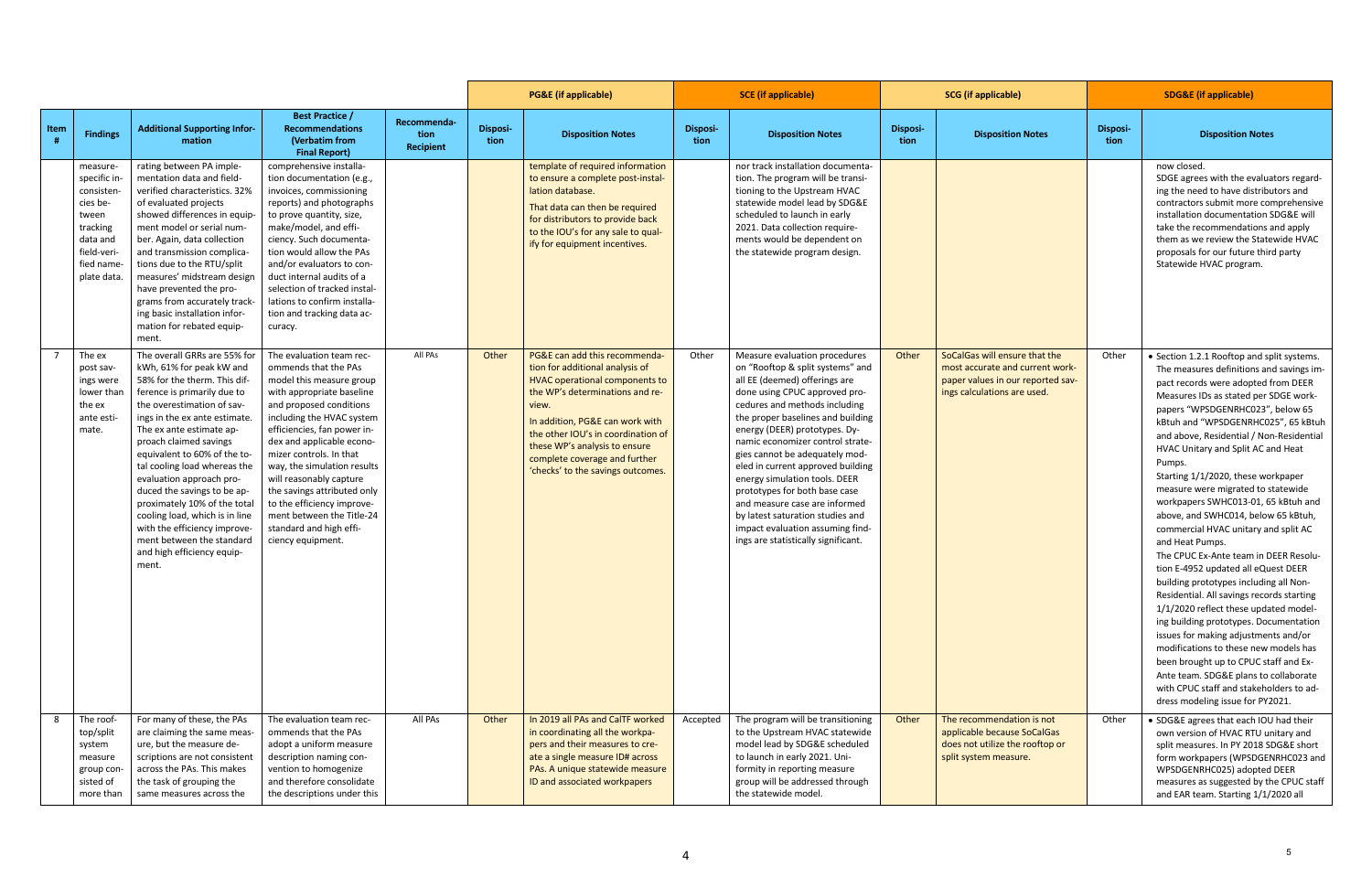|      |                                                                                                                                                                              |                                                                                                                                                                                                                                                                                                                                                                                                                                                                                                                                                                                                                                                                                                                                                                                                                                                                                                                                                                                                                                                                      |                                                                                                                                                                                                                                                                                                                                                                         |                                         |                  | <b>PG&amp;E</b> (if applicable)                                                                                                                                                                                          |                         | <b>SCE</b> (if applicable)                                                                                                                                                                                                                                                                                                                                                                                                                                                                                                                                                                                                                                                                                                       |                  | <b>SCG</b> (if applicable)                                                                             | <b>SDG&amp;E</b> (if applicable) |                                                                                                                                                                                                                                                                                                                                                                                                                                                                                                                                                                                                                                                                                                                                                                                                                                                                                     |
|------|------------------------------------------------------------------------------------------------------------------------------------------------------------------------------|----------------------------------------------------------------------------------------------------------------------------------------------------------------------------------------------------------------------------------------------------------------------------------------------------------------------------------------------------------------------------------------------------------------------------------------------------------------------------------------------------------------------------------------------------------------------------------------------------------------------------------------------------------------------------------------------------------------------------------------------------------------------------------------------------------------------------------------------------------------------------------------------------------------------------------------------------------------------------------------------------------------------------------------------------------------------|-------------------------------------------------------------------------------------------------------------------------------------------------------------------------------------------------------------------------------------------------------------------------------------------------------------------------------------------------------------------------|-----------------------------------------|------------------|--------------------------------------------------------------------------------------------------------------------------------------------------------------------------------------------------------------------------|-------------------------|----------------------------------------------------------------------------------------------------------------------------------------------------------------------------------------------------------------------------------------------------------------------------------------------------------------------------------------------------------------------------------------------------------------------------------------------------------------------------------------------------------------------------------------------------------------------------------------------------------------------------------------------------------------------------------------------------------------------------------|------------------|--------------------------------------------------------------------------------------------------------|----------------------------------|-------------------------------------------------------------------------------------------------------------------------------------------------------------------------------------------------------------------------------------------------------------------------------------------------------------------------------------------------------------------------------------------------------------------------------------------------------------------------------------------------------------------------------------------------------------------------------------------------------------------------------------------------------------------------------------------------------------------------------------------------------------------------------------------------------------------------------------------------------------------------------------|
| Item | <b>Findings</b>                                                                                                                                                              | <b>Additional Supporting Infor-</b><br>mation                                                                                                                                                                                                                                                                                                                                                                                                                                                                                                                                                                                                                                                                                                                                                                                                                                                                                                                                                                                                                        | <b>Best Practice /</b><br><b>Recommendations</b><br>(Verbatim from<br><b>Final Report)</b>                                                                                                                                                                                                                                                                              | Recommenda-<br>tion<br><b>Recipient</b> | Disposi-<br>tion | <b>Disposition Notes</b>                                                                                                                                                                                                 | <b>Disposi-</b><br>tion | <b>Disposition Notes</b>                                                                                                                                                                                                                                                                                                                                                                                                                                                                                                                                                                                                                                                                                                         | Disposi-<br>tion | <b>Disposition Notes</b>                                                                               | Disposi-<br>tion                 | <b>Disposition Notes</b>                                                                                                                                                                                                                                                                                                                                                                                                                                                                                                                                                                                                                                                                                                                                                                                                                                                            |
|      | 100<br>unique<br>measure<br>descrip-<br>tions for<br>PY2018.                                                                                                                 | PAs more difficult and intro-<br>duces unnecessary compli-<br>cation and uncertainty.                                                                                                                                                                                                                                                                                                                                                                                                                                                                                                                                                                                                                                                                                                                                                                                                                                                                                                                                                                                | measure group in order to<br>move towards a statewide<br>focused portfolio and to<br>improve the evaluability of<br>these measures across the<br>PAs.                                                                                                                                                                                                                   |                                         |                  | was created. PAs share their in-<br>ternal measure numbers equiva-<br>lent to a single statewide meas-<br>ure ID#. This recommendation<br>will be further refined as the pro-<br>gram (and measures) goes SW in<br>2021. |                         |                                                                                                                                                                                                                                                                                                                                                                                                                                                                                                                                                                                                                                                                                                                                  |                  |                                                                                                        |                                  | HVAC technology deemed workpapers<br>are IOU statewide.                                                                                                                                                                                                                                                                                                                                                                                                                                                                                                                                                                                                                                                                                                                                                                                                                             |
|      | The evalu-<br>ated sav-<br>ings for<br>kWh was<br>higher<br>than the<br>reported<br>savings<br>whereas<br>the peak<br>kW savings<br>were<br>lower than<br>the ex-<br>pected. | These differences in savings<br>are due to the difference in<br>fan operating hours be-<br>tween the ex ante assump-<br>tions and the ex post values.<br>Our analysis found that the<br>ex ante savings appear to re-<br>sult from applying single-<br>family hours of operation to<br>mobile homes and multi-<br>family buildings whereas the<br>eQUEST models showed<br>longer hours of operation<br>for mobile homes and multi-<br>family buildings, resulting in<br>significantly greater evalu-<br>ated savings than claimed<br>for these building types. The<br>lower peak kW savings are<br>due to differences in ther-<br>mostat settings between the<br>evaluated and the reported<br>values. The thermostat set-<br>tings used in the reported<br>savings model was based on<br>older Database Energy Effi-<br>ciency Resources (DEER)<br>thermostat values, whereas<br>the evaluation savings<br>model used 2017 DEER ther-<br>mostat values that were<br>higher and allowed the fan<br>to operate at lower loads or<br>not operate during peak<br>hours. | The evaluation team rec-<br>ommends that the PAs<br>should model this meas-<br>ure group with the 3 resi-<br>dential dwelling types (sin-<br>gle family, multi-family,<br>and manufactured home)<br>and most up-to-date DEER<br>thermostats schedule to<br>capture the variations in<br>fan operating hours and<br>accurately calculate the<br>kWh and peak kW savings. | All PAs                                 | Accepted         | PG&E will work with all stake-<br>holders to make sure a single<br>modeling methodology is used<br>across all PAs including the cor-<br>rect modeling parameters.                                                        | Other                   | Measure evaluation procedures<br>are done using latest CPUC ap-<br>proved procedures and methods<br>including the proper residential<br>building (DEER) prototypes and<br>thermostat schedules.<br>Thermostat schedules are in-<br>formed by latest Residential Sat-<br>uration studies. As part of the fi-<br>nal measure savings evaluation,<br>these are weighted per corre-<br>sponding building type and cli-<br>mate zone. Building energy mod-<br>eling is done in full compliance<br>with CPUC latest approved proce-<br>dures and methods.<br>Impact evaluation findings (if sta-<br>tistically significant) shall be lev-<br>eraged for updating and/or ex-<br>panding saturation studies in-<br>forming DEER updates. | Other            | The recommendation is not ap-<br>plicable to SoCalGas since it re-<br>ferred to fan motor replacement. | Accepted                         | • SDG&E in 2018 adopted SCE deemed<br>workpaper "SCE17HC028" and all saving<br>records claims were based on respective<br>ExAnte data. Our 2019 claims saving for<br>the given technology also referenced the<br>same ExAnte savings data.<br>Starting 1/1/2020, this workpaper meas-<br>ure was migrated to statewide workpa-<br>per SWHC038-01, Central Brushless Fan<br>Motors. The CPUC ExAnte team in DEER<br>Resolution E-4952 updated all eQuest<br>DEER building prototypes including all<br>residential. All savings records starting<br>1/1/2020 reflect these updated model-<br>ing building prototypes. Documentation<br>issues for making adjustments and or<br>modifications to these new models has<br>been brought up to CPUC staff and Ex-<br>Ante team. SDG&E plans to collaborate<br>with CPUC staff and stakeholders to ad-<br>dress modeling issue for PY2021. |
| 10   | Attribution<br>was very<br>high.                                                                                                                                             | This was expected consider-<br>ing the program design and<br>the measure involved. The<br>program is delivered via di-<br>rect install methods, which<br>had relatively high attribu-<br>tion rates across the board<br>(including the residential                                                                                                                                                                                                                                                                                                                                                                                                                                                                                                                                                                                                                                                                                                                                                                                                                   | If program delivery mech-<br>anism remains primarily<br>direct install, consider in-<br>creasing ex ante NTGRs<br>from 57% to 85%. Under<br>this program delivery<br>mechanism, attribution<br>can be expected to remain<br>high.                                                                                                                                       | PG&E, SCE,<br>SDG&E                     | Accepted         | PG&E will coordinate with CPUC<br>to revise NTGRs values where it<br>makes sense.                                                                                                                                        | Accepted                | Future version of the workpaper<br>should be updated to reflect find-<br>ings/recommendations from Im-<br>pact Evaluation, which should be<br>reflected in next DEER update re-<br>quirements. Evaluator should en-<br>sure that these recommenda-<br>tions are communicated and for-<br>malized with CPUC for inclusion                                                                                                                                                                                                                                                                                                                                                                                                         | Other            | N/A                                                                                                    | Accepted                         | • SDG&E plans to continue program deliv-<br>ery via Direct Install delivery mechanism<br>for both existing programs and new pro-<br>grams to be adopted and agrees with<br>this finding that higher NTG ratios should<br>be applied to these segments and deliv-<br>ery mechanisms. SDGE will also collabo-<br>rate with deemed CPUC staff and EAR<br>team on the NTG for direction so that                                                                                                                                                                                                                                                                                                                                                                                                                                                                                         |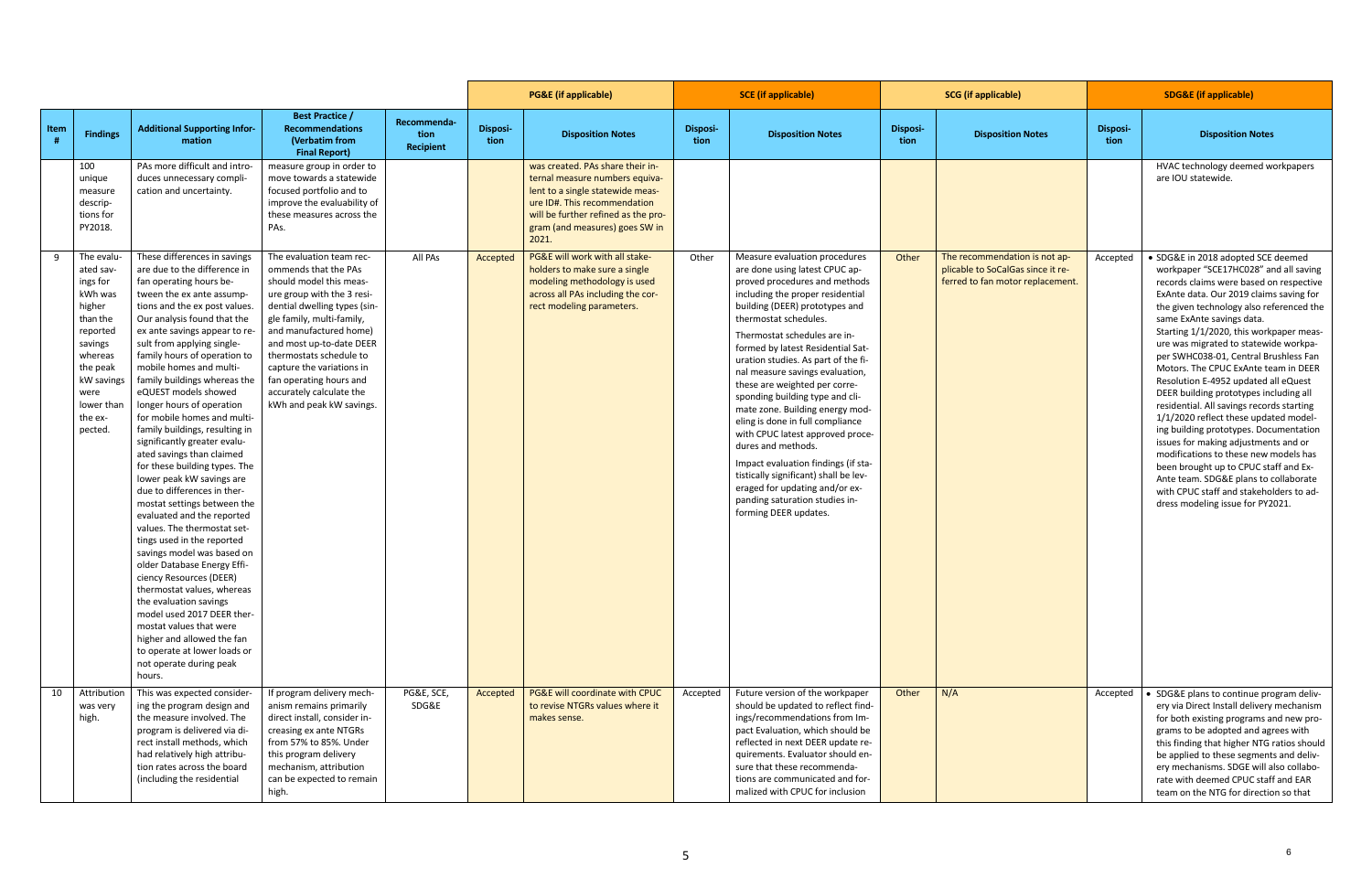|      |                                                                                                                                                                                                                                                                                                                     |                                                                                                                                                                                                                                                                                                                                                                                                                                                                                                                                                                                                              |                                                                                                                                                                                                                                                                                                                                                                                                                                                                                                                            |                                  |                         | <b>PG&amp;E</b> (if applicable)                           |                         | <b>SCE</b> (if applicable)                                                                                                                                                                                                                                                                                                                                                                                                                                                                                                                                                                                                                                                        |                  | <b>SCG</b> (if applicable) |                  | <b>SDG&amp;E</b> (if applicable)                                                                                                                                                                                                                                                                                                                                                                                    |
|------|---------------------------------------------------------------------------------------------------------------------------------------------------------------------------------------------------------------------------------------------------------------------------------------------------------------------|--------------------------------------------------------------------------------------------------------------------------------------------------------------------------------------------------------------------------------------------------------------------------------------------------------------------------------------------------------------------------------------------------------------------------------------------------------------------------------------------------------------------------------------------------------------------------------------------------------------|----------------------------------------------------------------------------------------------------------------------------------------------------------------------------------------------------------------------------------------------------------------------------------------------------------------------------------------------------------------------------------------------------------------------------------------------------------------------------------------------------------------------------|----------------------------------|-------------------------|-----------------------------------------------------------|-------------------------|-----------------------------------------------------------------------------------------------------------------------------------------------------------------------------------------------------------------------------------------------------------------------------------------------------------------------------------------------------------------------------------------------------------------------------------------------------------------------------------------------------------------------------------------------------------------------------------------------------------------------------------------------------------------------------------|------------------|----------------------------|------------------|---------------------------------------------------------------------------------------------------------------------------------------------------------------------------------------------------------------------------------------------------------------------------------------------------------------------------------------------------------------------------------------------------------------------|
| Item | <b>Findings</b>                                                                                                                                                                                                                                                                                                     | <b>Additional Supporting Infor-</b><br>mation                                                                                                                                                                                                                                                                                                                                                                                                                                                                                                                                                                | <b>Best Practice /</b><br><b>Recommendations</b><br>(Verbatim from<br><b>Final Report)</b>                                                                                                                                                                                                                                                                                                                                                                                                                                 | Recommenda-<br>tion<br>Recipient | <b>Disposi-</b><br>tion | <b>Disposition Notes</b>                                  | <b>Disposi-</b><br>tion | <b>Disposition Notes</b>                                                                                                                                                                                                                                                                                                                                                                                                                                                                                                                                                                                                                                                          | Disposi-<br>tion | <b>Disposition Notes</b>   | Disposi-<br>tion | <b>Disposition Notes</b>                                                                                                                                                                                                                                                                                                                                                                                            |
|      |                                                                                                                                                                                                                                                                                                                     | evaluation) for PY 2018. Fur-<br>thermore, this program pro-<br>vides a free upgrade to a<br>measure that few people<br>think about.                                                                                                                                                                                                                                                                                                                                                                                                                                                                         |                                                                                                                                                                                                                                                                                                                                                                                                                                                                                                                            |                                  |                         |                                                           |                         | in future DEER updates. A better<br>approach for consideration per-<br>haps would be to include two<br>NTGs with one specifically for DI<br>which should be higher than<br>85%.                                                                                                                                                                                                                                                                                                                                                                                                                                                                                                   |                  |                            |                  | such changes may be adopted by the an-<br>nual DEER Resolution.                                                                                                                                                                                                                                                                                                                                                     |
| 11   | Attribution<br>was very<br>high,<br>which<br>makes<br>sense con-<br>sidering<br>the pro-<br>gram is de-<br>livered via<br>direct in-<br>stall meth-<br>ods, which<br>had rela-<br>tively high<br>attribution<br>rates<br>across the<br>board (in-<br>cluding the<br>residential<br>evalua-<br>tion) for<br>PY 2018. | Furthermore, this program<br>provides a free upgrade to a<br>measure that few people<br>think about.                                                                                                                                                                                                                                                                                                                                                                                                                                                                                                         | If program delivery mech-<br>anism remains primarily<br>direct install, consider in-<br>creasing ex ante NTGRs<br>from 79% to 95%. Under<br>this program delivery<br>mechanism, attribution<br>can be expected to remain<br>high.                                                                                                                                                                                                                                                                                          | PG&E, SCE,<br>SDG&E              | Accepted                | PG&E will coordinate with CPUC<br>to revise NTGRs values. | Accepted                | Future version of the workpaper<br>should be updated to reflect find-<br>ings/recommendations from Im-<br>pact Evaluation, which should be<br>reflected in next DEER update re-<br>quirements. Evaluator should en-<br>sure that these recommenda-<br>tions are communicated and for-<br>malized with CPUC for inclusion<br>in future DEER updates. A better<br>approach for consideration per-<br>haps would be to include two<br>NTGs with one specifically for DI<br>which should be higher than<br>95%.                                                                                                                                                                       | Other            | N/A                        | Accepted         | SDG&E plans to continue program deliv-<br>ery via Direct Install delivery mechanism<br>for existing programs and agrees with<br>this finding that higher NTG ratios should<br>be applied to these segments and deliv-<br>ery mechanisms. SDGE will also collabo-<br>rate with deemed CPUC staff and EAR<br>team on the NTG for direction so that<br>such changes may be adopted by the an-<br>nual DEER Resolution. |
| 12   | Both the<br>kWh and<br>kW GRRs<br>for the wa-<br>ter-cooled<br>chiller<br>measure<br>group<br>were<br>higher<br>than the<br>reported.                                                                                                                                                                               | Our evaluation determined<br>the GRRs to be 221% and<br>179% for the kWh and kW<br>respectively. This means the<br>evaluated kWh savings were<br>more than double the re-<br>ported kWh savings and the<br>evaluated kW is 79% higher<br>than the reported kW. The<br>primary reason for this large<br>discrepancy is due to the dif-<br>ference in the chiller annual<br>operating hours between<br>the reported assumption<br>and evaluated findings. The<br>PA eQUEST model used a<br>single average "commercial"<br>building type to estimate<br>savings across all their<br>claims that did not capture | Take a closer look at the<br>workpaper assumptions<br>and review the eQUEST<br>model and ensure all the<br>building types are included<br>in the model runs to cap-<br>ture the variations in<br>chiller operating hours<br>across the various building<br>type. Alternatively, we<br>suggest this measure<br>group to use custom cal-<br>culation approach where<br>the savings should be cal-<br>culated using site-specific<br>information rather than<br>using a deemed approach<br>via workpaper to claim<br>savings. | SCE                              | Other                   | N/A                                                       | Other                   | Measure savings for this program<br>are based on DEER. This is not a<br>Non-DEER workpaper.<br>This is an upstream (midstream)<br>program with incentives to the<br>distributor. Given that in some<br>cases the building type where the<br>equipment is expected to be in-<br>stalled it is unknown, measure<br>savings are reported based on<br>COM. This is consistent with pre-<br>vious commission staff recom-<br>mendations for building type re-<br>porting for HVAC Upstream pro-<br>grams.<br>The impact evaluation analysis on<br>this measure should have been<br>done based on a normalized<br>building type savings, given latest<br>DEER building weight data. The | Other            | N/A                        | Other            | • Not Applicable to SDG&E                                                                                                                                                                                                                                                                                                                                                                                           |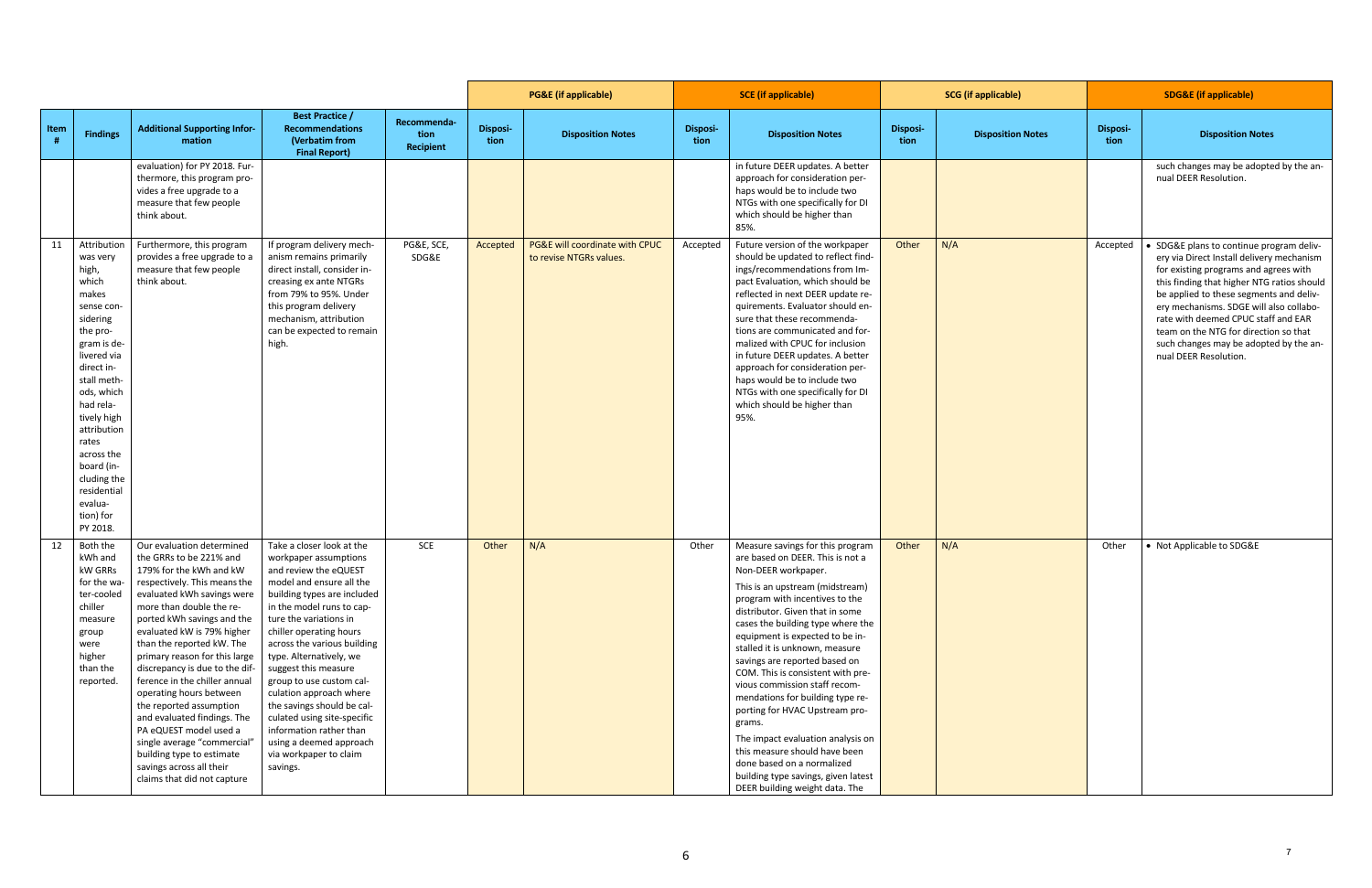|      |                                                                                                                                       |                                                                                                                                                                                                                                                                                                                                                                                                                                                                                                                                                                                                                                                                                                        |                                                                                                                                                                                                                                                                                                                                                                                                                                                                                                                            |                                  |                  | <b>PG&amp;E</b> (if applicable) | <b>SCE</b> (if applicable) |                                                                                                                                                                                                                                                                                                                                                                                                                                                                                                                                                                                                                                                                                                                                                                                                                                                                                   | <b>SCG</b> (if applicable) |                                                                                                                                                                                                                                                                                                                                                                        | <b>SDG&amp;E</b> (if applicable) |                           |
|------|---------------------------------------------------------------------------------------------------------------------------------------|--------------------------------------------------------------------------------------------------------------------------------------------------------------------------------------------------------------------------------------------------------------------------------------------------------------------------------------------------------------------------------------------------------------------------------------------------------------------------------------------------------------------------------------------------------------------------------------------------------------------------------------------------------------------------------------------------------|----------------------------------------------------------------------------------------------------------------------------------------------------------------------------------------------------------------------------------------------------------------------------------------------------------------------------------------------------------------------------------------------------------------------------------------------------------------------------------------------------------------------------|----------------------------------|------------------|---------------------------------|----------------------------|-----------------------------------------------------------------------------------------------------------------------------------------------------------------------------------------------------------------------------------------------------------------------------------------------------------------------------------------------------------------------------------------------------------------------------------------------------------------------------------------------------------------------------------------------------------------------------------------------------------------------------------------------------------------------------------------------------------------------------------------------------------------------------------------------------------------------------------------------------------------------------------|----------------------------|------------------------------------------------------------------------------------------------------------------------------------------------------------------------------------------------------------------------------------------------------------------------------------------------------------------------------------------------------------------------|----------------------------------|---------------------------|
| Item | <b>Findings</b>                                                                                                                       | <b>Additional Supporting Infor-</b><br>mation                                                                                                                                                                                                                                                                                                                                                                                                                                                                                                                                                                                                                                                          | <b>Best Practice /</b><br><b>Recommendations</b><br>(Verbatim from<br><b>Final Report)</b>                                                                                                                                                                                                                                                                                                                                                                                                                                 | Recommenda-<br>tion<br>Recipient | Disposi-<br>tion | <b>Disposition Notes</b>        | <b>Disposi-</b><br>tion    | <b>Disposition Notes</b>                                                                                                                                                                                                                                                                                                                                                                                                                                                                                                                                                                                                                                                                                                                                                                                                                                                          | <b>Disposi-</b><br>tion    | <b>Disposition Notes</b>                                                                                                                                                                                                                                                                                                                                               | <b>Disposi-</b><br>tion          | <b>Disposition Notes</b>  |
|      |                                                                                                                                       | the variations in chiller oper-<br>ating hours across the vari-<br>ous building types.                                                                                                                                                                                                                                                                                                                                                                                                                                                                                                                                                                                                                 |                                                                                                                                                                                                                                                                                                                                                                                                                                                                                                                            |                                  |                  |                                 |                            | variation of savings between<br>building types (e.g., COM vs Non-<br>COM) was expected. Impact eval-<br>uation's estimated GRR does not<br>constitute a proper evaluation of<br>the program.                                                                                                                                                                                                                                                                                                                                                                                                                                                                                                                                                                                                                                                                                      |                            |                                                                                                                                                                                                                                                                                                                                                                        |                                  |                           |
| 13   | Both the<br>kWh and<br>kW GRRs<br>for the wa-<br>ter-cooled<br>chiller<br>measure<br>group<br>were<br>higher<br>than the<br>reported. | Our evaluation determined<br>the GRRs to be 221% and<br>179% for the kWh and kW<br>respectively. This means the<br>evaluated kWh savings were<br>more than double the re-<br>ported kWh savings and the<br>evaluated kW is 79% higher<br>than the reported kW. The<br>primary reason for this large<br>discrepancy is due to the dif-<br>ference in the chiller annual<br>operating hours between<br>the reported assumption<br>and evaluated findings. The<br>PA eQUEST model used a<br>single average "commercial"<br>building type to estimate<br>savings across all their<br>claims that did not capture<br>the variations in chiller oper-<br>ating hours across the vari-<br>ous building types. | Take a closer look at the<br>workpaper assumptions<br>and review the eQUEST<br>model and ensure all the<br>building types are included<br>in the model runs to cap-<br>ture the variations in<br>chiller operating hours<br>across the various building<br>type. Alternatively, we<br>suggest this measure<br>group to use custom cal-<br>culation approach where<br>the savings should be cal-<br>culated using site-specific<br>information rather than<br>using a deemed approach<br>via workpaper to claim<br>savings. | SCE                              | Other            | N/A                             | Other                      | Measure savings for this program<br>are based on DEER. This is not a<br>Non-DEER workpaper.<br>This is an upstream (midstream)<br>program with incentives to the<br>distributor. Given that in some<br>cases the building type where the<br>equipment is expected to be in-<br>stalled it is unknown, measure<br>savings are reported based on<br>COM. This is consistent with pre-<br>vious commission staff recom-<br>mendations for building type re-<br>porting for HVAC Upstream pro-<br>grams.<br>The impact evaluation analysis on<br>this measure should have been<br>done based on a normalized<br>building type savings, given latest<br>DEER building weight data. The<br>variation of savings between<br>building types (e.g., COM vs Non-<br>COM) was expected. Impact eval-<br>uation's estimated GRR does not<br>constitute a proper evaluation of<br>the program. | Other                      | N/A                                                                                                                                                                                                                                                                                                                                                                    | Other                            | • Not Applicable to SDG&E |
| 14   | Low NTGR<br>revealed a<br>high level<br>of free-rid-<br>ership for<br>this meas-<br>ure group.                                        | We determined an NTGR of   PAs should reconsider in-<br>19% for this measure group,<br>due to a high number of<br>free-riders as evidenced<br>from interviews with cus-<br>tomer decision-makers.<br>About 70% of end-users sur-<br>veyed had already made the<br>decision to upgrade their<br>boiler, in many cases select-<br>ing their energy efficient<br>equipment, prior to learning<br>about rebates available.<br>Their selection of energy ef-<br>ficient boilers was driven<br>more by company policies<br>dictating that they select ef-                                                                                                                                                    | cluding boilers as a<br>deemed measure in this<br>program. This measure<br>has previously been of-<br>fered under the custom<br>program by other PAs,<br>which enables more de-<br>tailed project screening to<br>better understand cus-<br>tomer decision drivers and<br>identify potential free-rid-<br>ership prior to project ap-<br>proval. As a deemed<br>measure, PAs have limited<br>insight into customer deci-<br>sion-making factors and<br>methods.                                                            | SoCalGas                         | Other            | N/A                             | Other                      | N/A                                                                                                                                                                                                                                                                                                                                                                                                                                                                                                                                                                                                                                                                                                                                                                                                                                                                               | Rejected                   | The SoCalGas whole building pro-<br>gram required that boilers along<br>with other installed measures be<br>modeled in order to ascertain po-<br>tential savings. Boilers are mod-<br>eled based on their size and the<br>climate zone where they are lo-<br>cated. SoCalGas feels that this<br>method delivers a savings poten-<br>tial closer to actual than deemed. | Other                            | • Not Applicable to SDG&E |